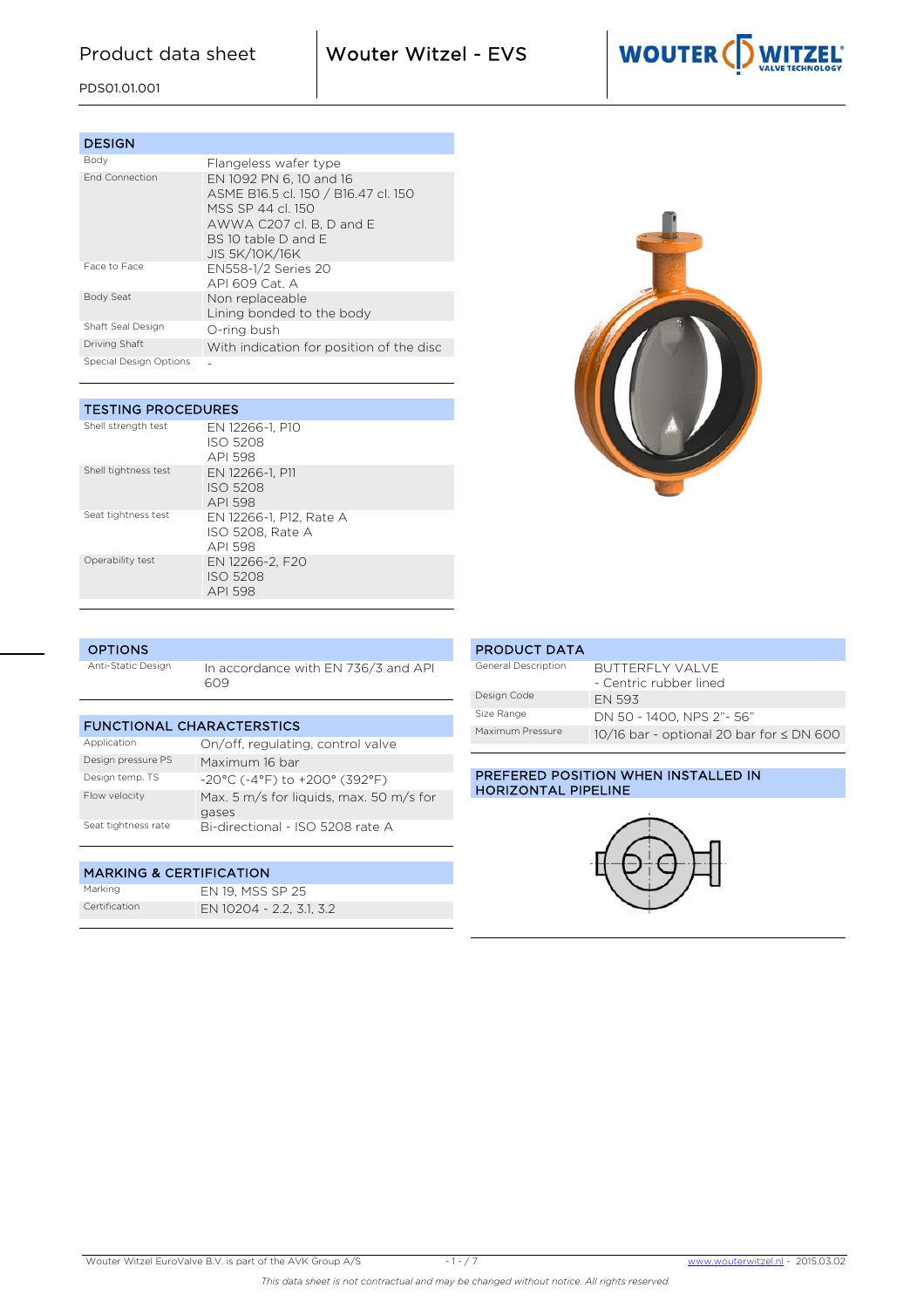

## PARTS LIST – EVS 50-350 (2"-14")



| Item            | <b>Description</b> | Material <sup>(1)</sup>                                                                                                 | EN/DIN                                                                                                                      | <b>Comparable ASTM</b>                                                                     |
|-----------------|--------------------|-------------------------------------------------------------------------------------------------------------------------|-----------------------------------------------------------------------------------------------------------------------------|--------------------------------------------------------------------------------------------|
| O1              | Shaft              | Duplex SS<br>Martensitic SS<br>Aluminium Bronze<br>Monel K500°<br>Hastelloy-C <sup>®</sup>                              | 1.4462, EN 10088<br>1.4057, EN 10088<br>CuAl10Ni5Fe4, EN 12163<br>NA 18, BS 3076                                            | A 182, Grade F51<br>A 276, Grade 431<br>B 150, C63000<br>B 547, N10276                     |
| O <sub>2</sub>  | <b>Bush</b>        | Bronze                                                                                                                  |                                                                                                                             |                                                                                            |
| O3              | O-ring             | <b>EPDM</b><br><b>NBR</b><br><b>FPM</b>                                                                                 |                                                                                                                             |                                                                                            |
| 04              | Body               | Cast Iron<br>Ductile Iron<br>Ductile Iron (low temp.)<br>Carbon Steel<br>Bronze                                         | 5.1301, EN 1561 (JL1040)<br>5.3106, EN 1563 (JS1030)<br>5.3103, EN 1563 (JS1049)<br>1.0619, EN 10213<br>2.1096.01, DIN 1705 | A 126, Class B<br>A 395, 60-40-18<br>A 216, WCB<br>B 584, C.836.00                         |
| 05              | Bearing            | St. / PTFE Lining<br>Bronze / PTFE Lining                                                                               |                                                                                                                             |                                                                                            |
| 06              | Conical pin        | See ITEM 01                                                                                                             | See ITEM 01                                                                                                                 | See ITEM 01                                                                                |
| 07              | <b>Disc</b>        | Duplex SS<br>Martensitic SS<br>Ductile Iron / Rilsan coated (2)<br>Aluminium Bronze<br>Hastelloy-C <sup>®</sup><br>CuNi | 1.4462, EN 10088<br>1.4057, EN 10088<br>5.3106, EN 1563 (JS1030)<br>CC333G, EN 1982<br>2.0835, DIN 17658                    | A 182, Grade F51<br>A 276, Grade 431<br>A 395, 60-40-18<br>B 148, C95800<br>A 494, CW-12MW |
| 08              | Shaft              | See ITEM 01                                                                                                             | See ITEM 01                                                                                                                 | See ITEM 01                                                                                |
| 09              | Lining             | EPDM<br><b>NBR</b><br><b>FPM</b>                                                                                        |                                                                                                                             |                                                                                            |
| 10 <sup>°</sup> | Sealing ring       | Cu                                                                                                                      |                                                                                                                             |                                                                                            |
| 11              | Plug               | St./Zn5C                                                                                                                |                                                                                                                             |                                                                                            |

<sup>(1)</sup> Other materials on request<br><sup>(2)</sup> For DN 250 and DN 300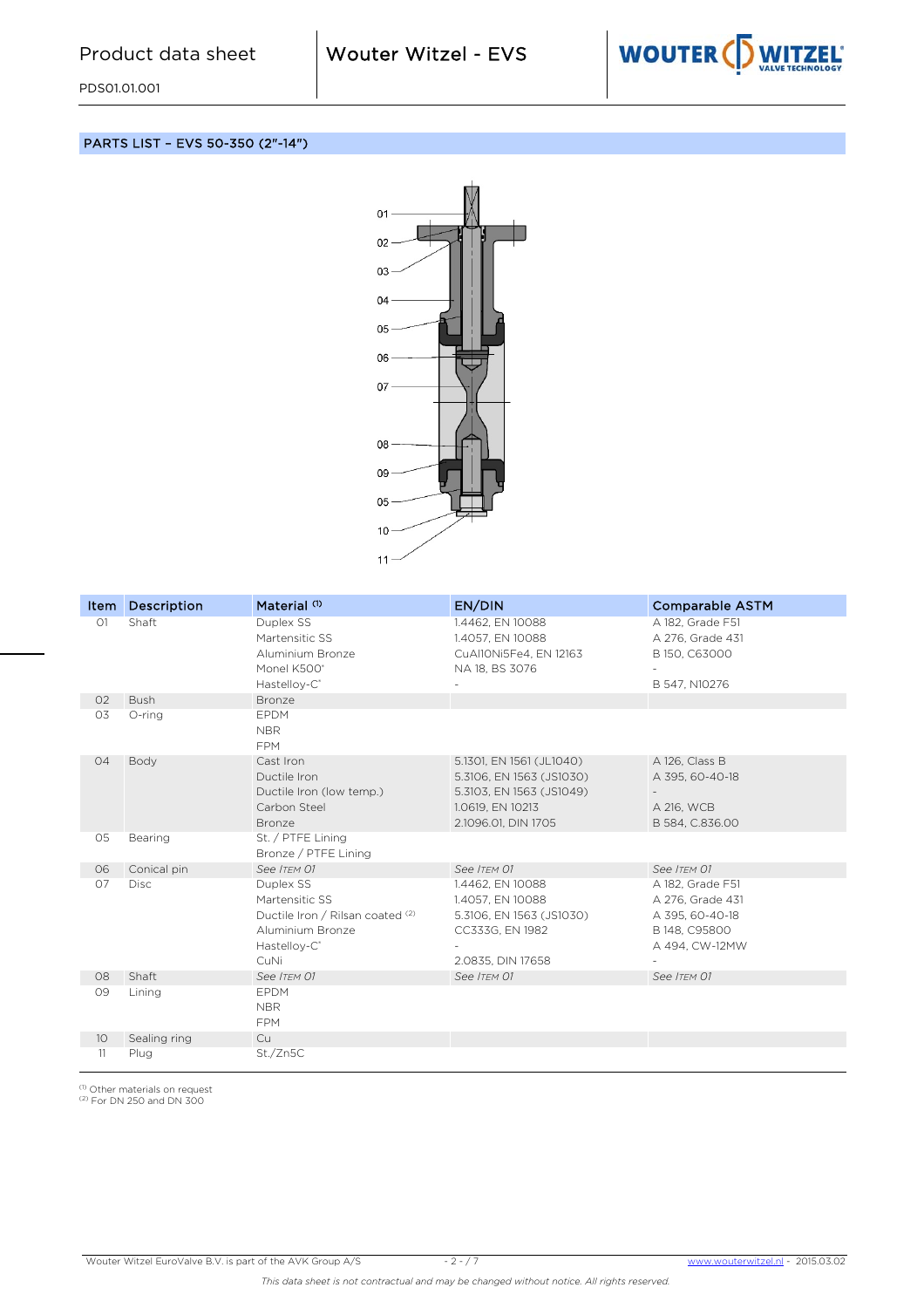

DIMENSIONS – EVS 50-350 (2"-14")





| <b>DN</b> | <b>NPS</b>       | А   | в   | с  | D   | Е   | F                 | G  | н               | ISO<br>5211      | K   |     | M  | n              | <b>MASS</b><br>±kg |
|-----------|------------------|-----|-----|----|-----|-----|-------------------|----|-----------------|------------------|-----|-----|----|----------------|--------------------|
| 50        | 2 <sup>''</sup>  | 50  | 100 | 43 | 63  | 118 | 12                | 34 | 10              | F <sub>O</sub> 7 | 70  | 90  | 9  | 4              | 2.6                |
| 65        | $2\frac{1}{2}$ " | 65  | 115 | 46 | 71  | 126 | 12                | 34 | 10 <sup>°</sup> | FO7              | 70  | 90  | 9  | $\overline{4}$ | 3.2                |
| 80        | 3''              | 80  | 130 | 46 | 78  | 133 | $12 \overline{ }$ | 34 | 10              | F <sub>O</sub> 7 | 70  | 90  | 9  | 4              | 3.5                |
| 100       | 4"               | 100 | 150 | 52 | 98  | 147 | 12                | 34 | 12              | FO <sub>7</sub>  | 70  | 90  | 9  | 4              | 4.5                |
| 125       | 5''              | 125 | 182 | 56 | 109 | 160 | 12                | 34 | 12              | F <sub>O</sub> 7 | 70  | 90  | 9  | 4              | 6.3                |
| 150       | 6"               | 150 | 210 | 56 | 133 | 180 | 14                | 34 | 16              | F <sub>O</sub> 7 | 70  | 90  | 9  | $\overline{4}$ | 8.8                |
| 200       | 8"               | 200 | 262 | 60 | 158 | 204 | 14                | 34 | 16              | FO7              | 70  | 90  | 9  | 4              | 13.2               |
| 250       | 10"              | 250 | 315 | 68 | 194 | 245 | 15                | 45 | 24              | F10              | 102 | 125 | 11 | $\overline{4}$ | 22                 |
| 300       | 12"              | 300 | 371 | 78 | 219 | 270 | 15                | 45 | 24              | F <sub>10</sub>  | 102 | 125 | 11 | 4              | 32                 |
| 350       | 14"              | 336 | 405 | 78 | 236 | 315 | 15                | 45 | 24              | F10              | 102 | 125 | 11 | $\overline{4}$ | 40                 |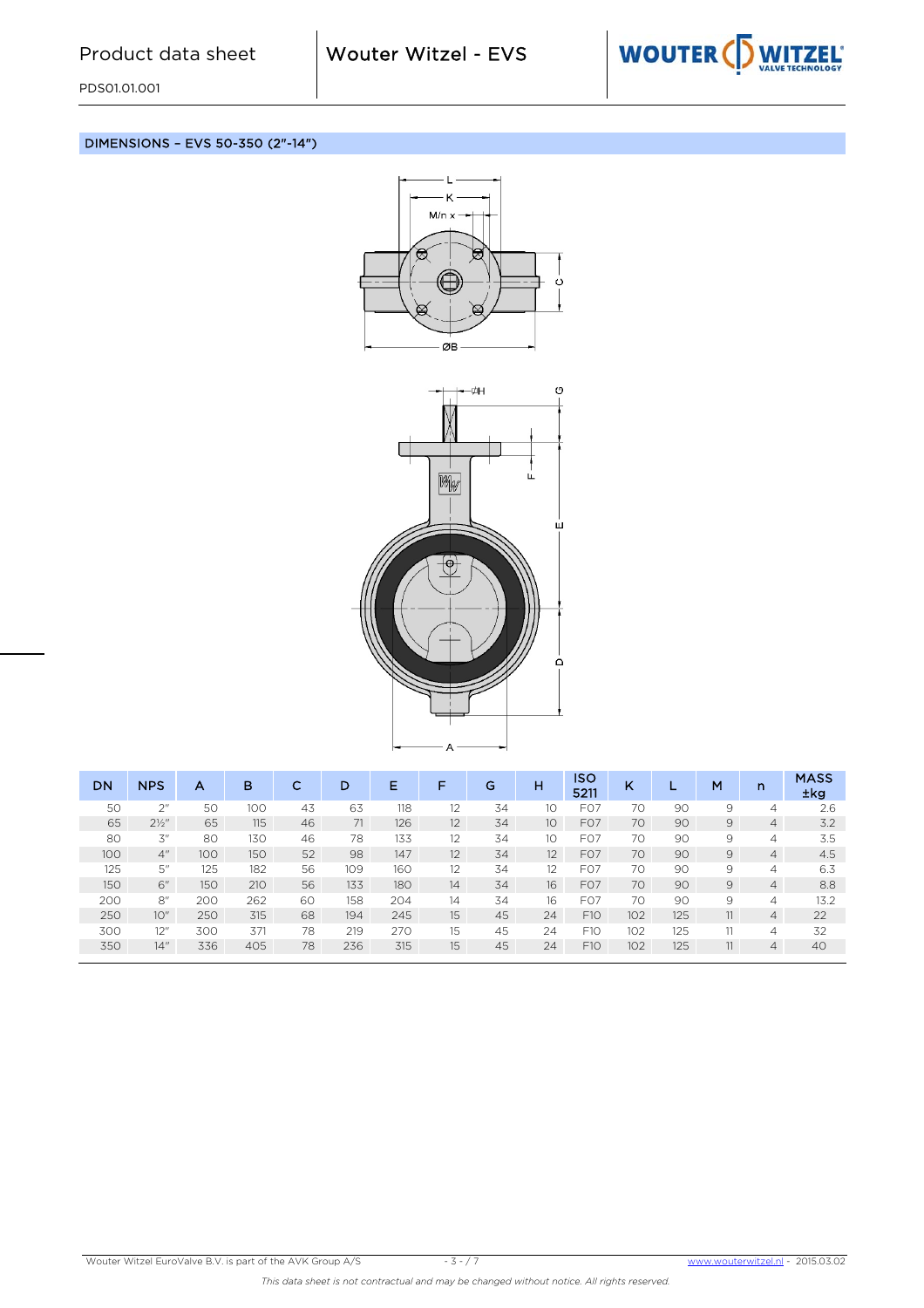

PARTS LIST – EVS 400-1000 (16"-40")



| Item              | <b>Description</b>    | Material <sup>(1)</sup>                                                                                                                                                                             | EN/DIN                                                                                                                       | <b>Comparable ASTM</b>                                                                                    |
|-------------------|-----------------------|-----------------------------------------------------------------------------------------------------------------------------------------------------------------------------------------------------|------------------------------------------------------------------------------------------------------------------------------|-----------------------------------------------------------------------------------------------------------|
| O1                | Shaft                 | Duplex SS<br>Martensitic SS<br>Aluminium Bronze<br>Monel K500°<br>Hastelloy-C <sup>®</sup>                                                                                                          | 1.4462, EN 10088<br>1.4057, EN 10088<br>CuAl10Ni5Fe4, EN 12163<br>NA 18, BS 3076                                             | A 182. Grade F51<br>A 276, Grade 431<br>B 150, C63000<br>$\overline{\phantom{a}}$<br>B 547, N10276        |
| 02                | <b>Bush</b>           | <b>Bronze</b>                                                                                                                                                                                       |                                                                                                                              |                                                                                                           |
| O3                | O-ring                | <b>EPDM</b><br><b>NBR</b><br><b>FPM</b>                                                                                                                                                             |                                                                                                                              |                                                                                                           |
| 04                | Body                  | Cast Iron<br>Ductile Iron<br>Ductile Iron (low temp.)<br>Carbon Steel                                                                                                                               | 5.1301, EN 1561 (JL1040)<br>5.3106, EN 1563 (JS1030)<br>5.3103, EN 1563 (JS1049)<br>1.0619, EN 10213                         | A 126, Class B<br>A 395, 60-40-18<br>A 216, WCB                                                           |
| 05                | Bearing               | St. / PTFE Lining<br>Bronze / PTFE Lining                                                                                                                                                           |                                                                                                                              |                                                                                                           |
| 06                | Conical pin           | See ITEM 01                                                                                                                                                                                         | See ITEM 01                                                                                                                  | See ITEM 01                                                                                               |
| 07                | <b>Disc</b>           | Austenitic SS <sup>(2)</sup><br>Duplex SS <sup>(3)</sup><br>Martensitic SS <sup>(4)</sup><br>Ductile Iron / Rilsan coated<br>Aluminium Bronze<br>Hastelloy-C <sup>*(5)</sup><br>CuNi <sup>(5)</sup> | 1.4408, EN 10213<br>1.4462, EN 10088<br>1.4057, EN 10088<br>5.3106, EN 1563 (JS1030)<br>CC333G, EN 1982<br>2.0835, DIN 17658 | A 351, CF8M<br>A 182, Grade F51<br>A 276, Grade 431<br>A 395, 60-40-18<br>B 148, C95800<br>A 494, CW-12MW |
| 08                | Shaft                 | See ITEM 01                                                                                                                                                                                         | See ITEM 01                                                                                                                  | See ITEM 01                                                                                               |
| 09                | Lining                | <b>EPDM</b><br>NBR<br><b>FPM</b>                                                                                                                                                                    |                                                                                                                              |                                                                                                           |
| $12 \overline{ }$ | Axial bearing         | <b>Bronze</b>                                                                                                                                                                                       |                                                                                                                              |                                                                                                           |
| 13                | Cover plate           | St./Zn5C                                                                                                                                                                                            |                                                                                                                              |                                                                                                           |
| 14                | Cylinder head screw   | St./Zn5C                                                                                                                                                                                            |                                                                                                                              |                                                                                                           |
| 15                | Counter sunk screw    | St./Zn5C                                                                                                                                                                                            |                                                                                                                              |                                                                                                           |
| 16                | Collar bearing        | <b>Bronze</b>                                                                                                                                                                                       |                                                                                                                              |                                                                                                           |
| 18<br>19          | Ring<br>Sealing plate | Bronze<br>St./NBR                                                                                                                                                                                   |                                                                                                                              |                                                                                                           |
|                   |                       | St./FPM                                                                                                                                                                                             |                                                                                                                              |                                                                                                           |

(1) Other materials on request<br>(2) for ≥ DN 500<br>(3) forged ≤ DN 450, casted ≥ DN 500, material 1.4517, EN 10213 (ASTM A 351, CD-4MCu)<br>(4) forged ≤ DN 450<br>(5) ≤ DN 500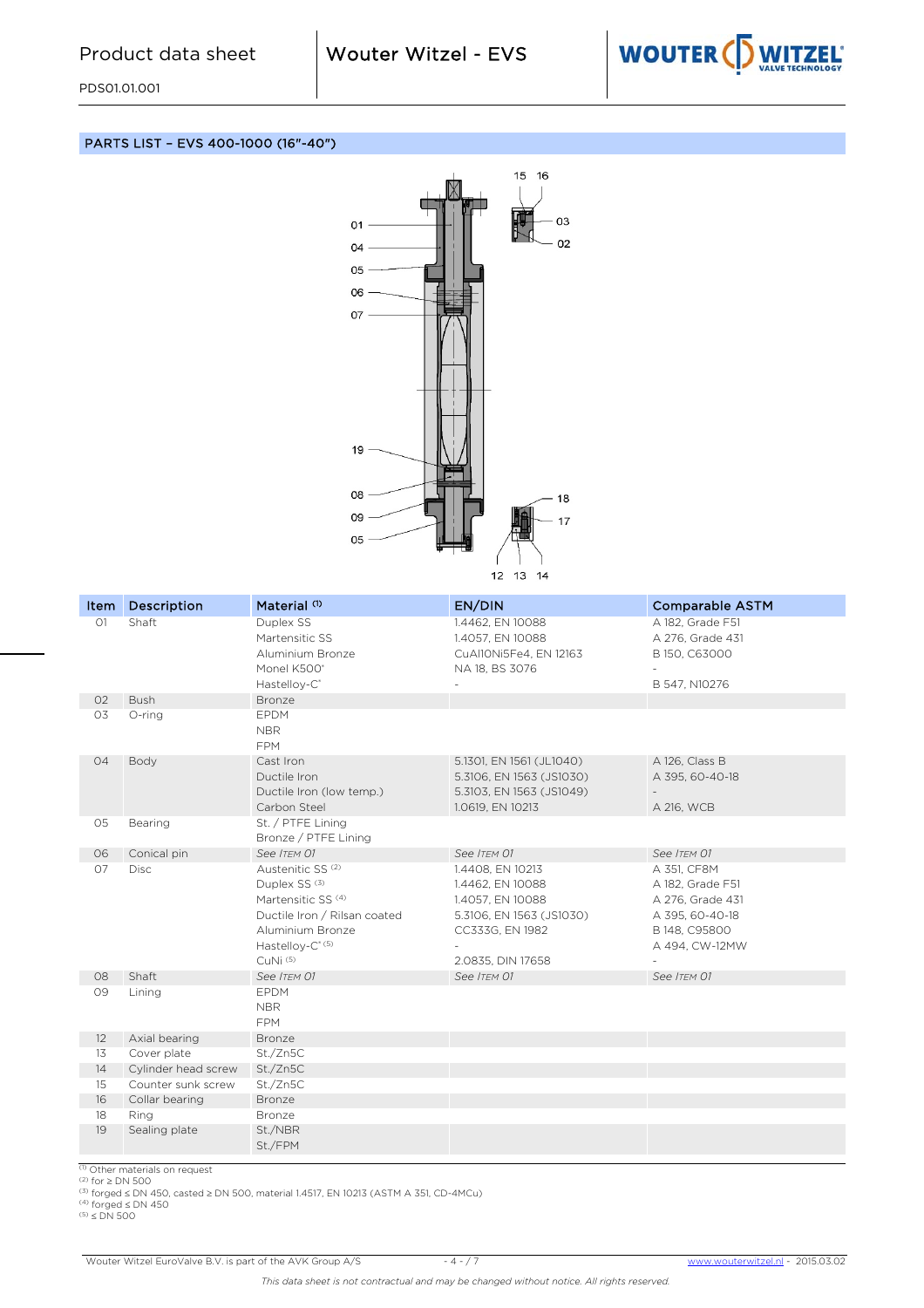

DIMENSIONS – EVS 400-1000 (16"-40")



| <b>DN</b> | <b>NPS</b> | А   | в    | с        | D   | Е   | F  | G  | н  | <b>ISO</b><br>5211 | κ   |     | M  | $\mathsf{n}$   | <b>MASS</b><br><b>±kg</b> |
|-----------|------------|-----|------|----------|-----|-----|----|----|----|--------------------|-----|-----|----|----------------|---------------------------|
| 400       | 16"        | 386 | 470  | 102      | 308 | 363 | 25 | 50 | 30 | F14                | 140 | 175 | 17 | 4              | 75                        |
| 450       | 18"        | 436 | 522  | 114      | 334 | 388 | 25 | 50 | 30 | F14                | 140 | 175 | 17 | $\overline{4}$ | 90                        |
| 500       | 20"        | 486 | 576  | 127      | 360 | 413 | 25 | 50 | 30 | F14                | 140 | 175 | 17 | 4              | 120                       |
| 550       | 22"        | 536 | 630  | $(*)154$ | 401 | 485 | 25 | 50 | 40 | F14                | 140 | 175 | 17 | $\overline{4}$ | 165                       |
| 600       | 24"        | 586 | 672  | 154      | 426 | 510 | 25 | 50 | 40 | F14                | 140 | 175 | 17 | $\overline{4}$ | 180                       |
| 650       | 26"        | 636 | 726  | $(*)165$ | 474 | 535 | 25 | 60 | 46 | F16                | 165 | 210 | 21 | $\overline{4}$ | 245                       |
| 700       | 28"        | 686 | 776  | 165      | 499 | 560 | 25 | 60 | 46 | F16                | 165 | 210 | 21 | $\overline{4}$ | 295                       |
| 750       | 30"        | 736 | 826  | (3)190   | 524 | 585 | 25 | 60 | 46 | F16                | 165 | 210 | 21 | $\overline{4}$ | 295                       |
| 800       | 32"        | 786 | 880  | 190      | 549 | 610 | 25 | 60 | 46 | F16                | 165 | 210 | 21 | 4              | 345                       |
| 900       | 36"        | 886 | 980  | 203      | 625 | 690 | 30 | 90 | 60 | F <sub>25</sub>    | 254 | 300 | 17 | 8              | 475                       |
| 1000      | 40"        | 986 | 1085 | 216      | 685 | 740 | 30 | 90 | 60 | F <sub>25</sub>    | 254 | 350 | 17 | 8              | 635                       |
| 1000      | 40"        | 986 | 1085 | 216      | 685 | 740 | 30 | 90 | 60 | F30                | 298 | 350 | 21 | 8              | 635                       |

(\*) Manufacturer's standard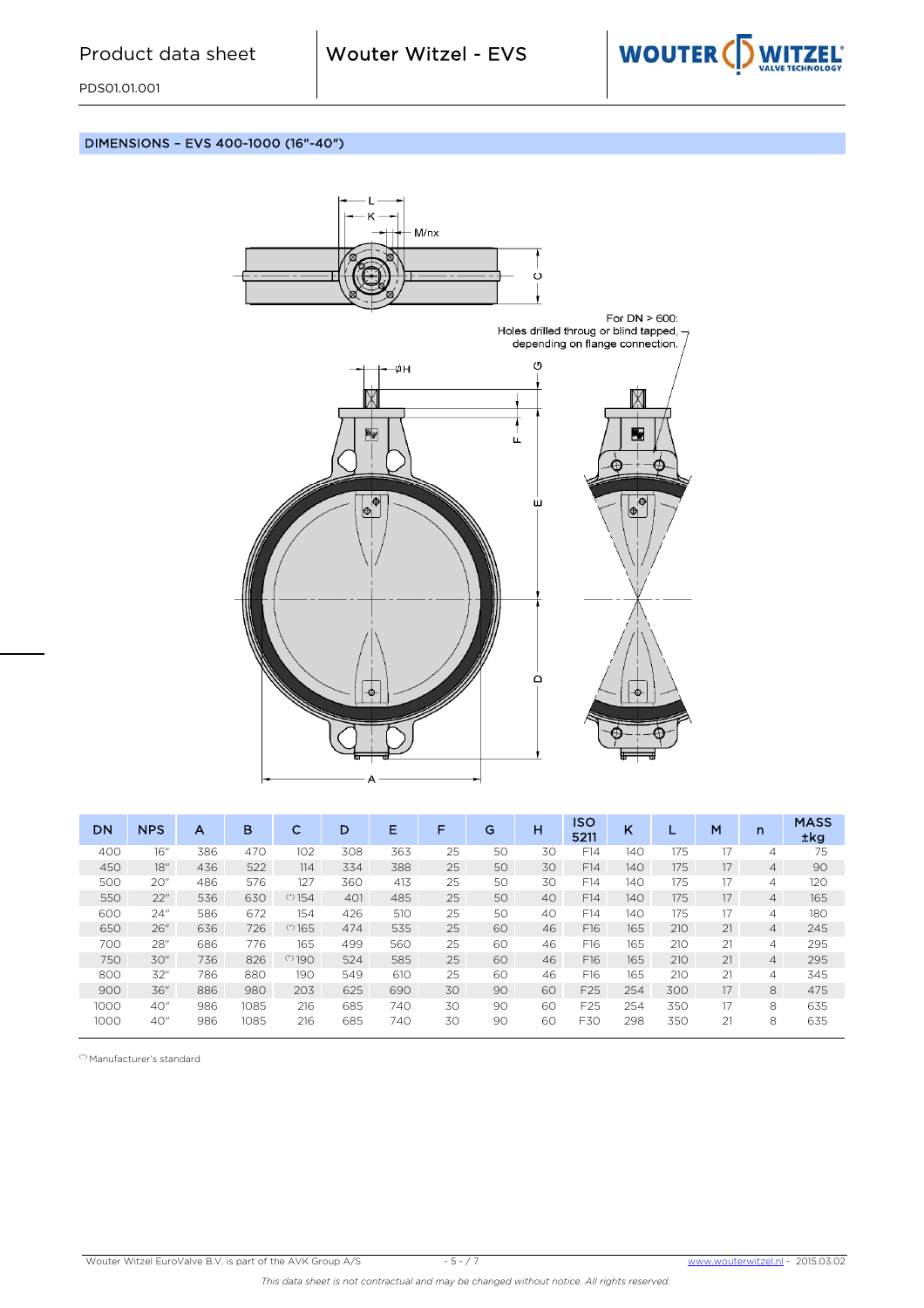

#### PARTS LIST – EVS 1200-1400 (48"-56")



| Item              | <b>Description</b>  | Material <sup>(1)</sup>      | EN/DIN                                       | <b>Comparable ASTM</b>        |
|-------------------|---------------------|------------------------------|----------------------------------------------|-------------------------------|
| O1                | Shaft               | Duplex SS                    | 1.4462, EN 10088                             | A 182, Grade F51              |
|                   |                     | Martensitic SS               | 1.4057, EN 10088                             | A 276, Grade 431              |
|                   |                     | Aluminium Bronze             | CuAl10Ni5Fe4, EN 12163                       | B 150, C63000                 |
|                   |                     | Monel K500°                  | NA 18, BS 3076                               |                               |
|                   |                     | Hastelloy-C <sup>®</sup>     |                                              | B 547, N10276                 |
| O2                | <b>Bush</b>         | Bronze                       |                                              |                               |
| O3                | O-ring              | <b>EPDM</b>                  |                                              |                               |
|                   |                     | <b>NBR</b>                   |                                              |                               |
|                   |                     | <b>FPM</b>                   |                                              |                               |
| 04                | Body                | Cast Iron                    | 5.1301, EN 1561 (JL1040)                     | A 126, Class B                |
|                   |                     | Ductile Iron                 | 5.3106, EN 1563 (JS1030)                     | A 395, 60-40-18               |
|                   |                     | Ductile Iron (low temp.)     | 5.3103, EN 1563 (JS1049)                     |                               |
| 05                | Bearing             | St. / PTFE Lining            |                                              |                               |
|                   |                     | Bronze / PTFE Lining         |                                              |                               |
| O <sub>6</sub>    | Conical pin         | See ITEM 01<br>Austenitic SS | See ITEM 01                                  | See ITEM 01                   |
| 07                | Disc                | Duplex SS                    | 1.4408, EN 10213                             | A 351, CF8M<br>A 351, CD-4MCu |
|                   |                     | Ductile Iron / Rilsan coated | 1.4517, EN 10213<br>5.3106, EN 1563 (JS1030) | A 395, 60-40-18               |
|                   |                     | Aluminium Bronze             | CC333G, EN 1982                              | B 148, C95800                 |
| 08                | Shaft               | See ITEM 01                  | See ITEM 01                                  | See ITEM 01                   |
| 09                | Lining              | <b>EPDM</b>                  |                                              |                               |
|                   |                     | <b>NBR</b>                   |                                              |                               |
|                   |                     | <b>FPM</b>                   |                                              |                               |
| $12 \overline{ }$ | Axial bearing       | Bronze                       |                                              |                               |
| 13                | Cover plate         | St./Zn5C                     |                                              |                               |
| 14                | Cylinder head screw | St./Zn5C                     |                                              |                               |
| 15 <sup>15</sup>  | Counter sunk screw  | St./Zn5C                     |                                              |                               |
| 16                | Flanged bush        | Bronze                       |                                              |                               |
| 17                | O-ring              | <b>EPDM</b>                  |                                              |                               |
|                   |                     | <b>NBR</b>                   |                                              |                               |
|                   |                     | <b>FPM</b>                   |                                              |                               |
| 19                | Sealing plate       | St./NBR                      |                                              |                               |
|                   |                     | St./FPM                      |                                              |                               |

(1) Other materials on request